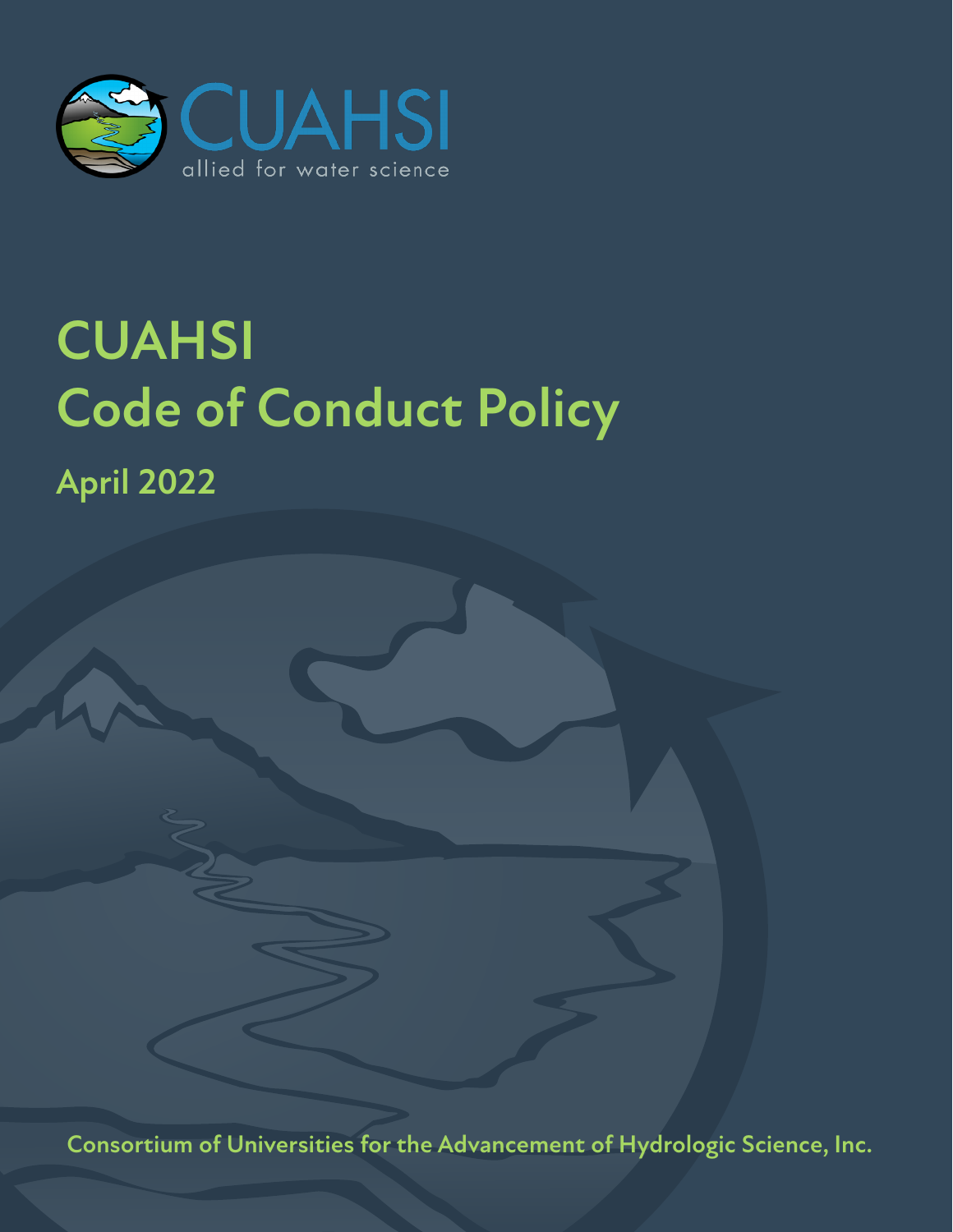## **Table of Contents**

| $\mathbf{1}$<br>$\mathfrak{D}$ .<br>3. |    |
|----------------------------------------|----|
|                                        |    |
|                                        |    |
|                                        |    |
|                                        |    |
|                                        |    |
|                                        |    |
|                                        |    |
|                                        |    |
|                                        | 4. |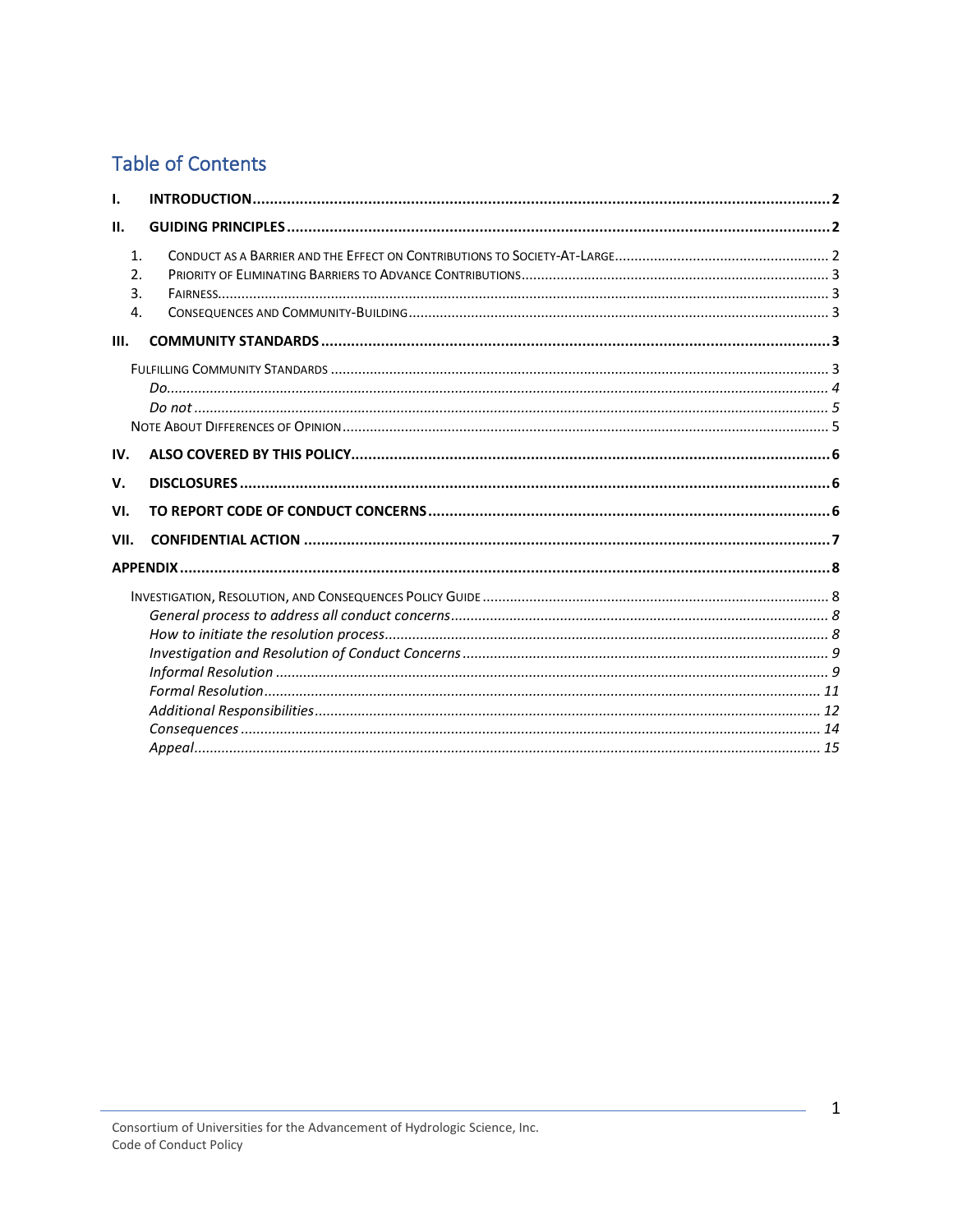# Code of Conduct Policy<sup>1</sup>,<sup>2</sup>

## <span id="page-2-0"></span>I. Introduction

The mission of the Consortium of Universities for the Advancement of Hydrologic Science, Inc. (CUAHSI) is to advance water science by strengthening interdisciplinary collaboration in the water science community, to empower the community by providing critical infrastructure, and promote education in the water sciences at all levels.

In furtherance of this mission, the overarching objective of this Policy is to advance the excellence of CUAHSI and of the broader water science community through a commitment to:

- high-quality work that has credibility and integrity;
- high standards of climate, culture, and associated conduct that fosters full participation for all talent in CUAHSI and the water science field;
- authentic openness to and welcome of a diversity of people and ideas to advance the science;
- a welcoming environment for all talent and those supporting or providing services to CUAHSI; and
- an enterprise that builds the trust of current and future water scientists, the public, and the funders.

This Policy applies to all "CUAHSI-associated activities," which includes all activities and events sponsored, funded, or conducted in whole or in part by, or otherwise involving, CUAHSI, wherever located (including virtually), any use of CUAHSI property, funding, or other resources, whether otherwise involving CUAHSI or not, and performance of, or holding, any CUAHSI role, responsibility, privilege, function, contract, or other affiliation.

All individuals, groups, and entities that participate or are involved in any capacity in these CUAHSIassociated activities fall under this Policy. This includes, but is not limited to Board of Director members, committee members, member representatives, other volunteers, employees in all roles, vendors, independent contractors, attendees and organizers of events, meetings, and other activities, speakers, and exhibitors, peer reviewers, and awards and fellowship candidates and recipients.

## <span id="page-2-1"></span>II. Guiding Principles

To advance CUAHSI's mission, CUAHSI adopts the following guiding principles as the rationale for this Policy:

<span id="page-2-2"></span>1. Conduct as a Barrier and the Effect on Contributions to Society-At-Large**.** Failure of professional, ethical, and inclusive conduct in CUAHSI and the water sciences field discredits and undermines excellence and integrity<sup>3</sup>. Such failure excludes valuable talent to the detriment of many individuals and society-at-large.

 $1$  This Policy is adapted from the  $\odot$  American Association for the Advancement of Science for the benefit of and sponsored by the Societies Consortium on Sexual Harassment In STEMM (https://societiesconsortium.com/); original created by EducationCounsel LLC.

<sup>&</sup>lt;sup>2</sup> This policy will be reviewed annually by the CUAHSI Board of Directors.

<sup>3</sup> *See* National Academies Consensus Study Report, *Sexual Harassment of Women, Climate, Culture, and Consequences in Academic Sciences, Engineering and Medicine* (June 2018) (*Academies Report*) *pp.* 88-9 (noting how sexual harassment violates many key values of research integrity).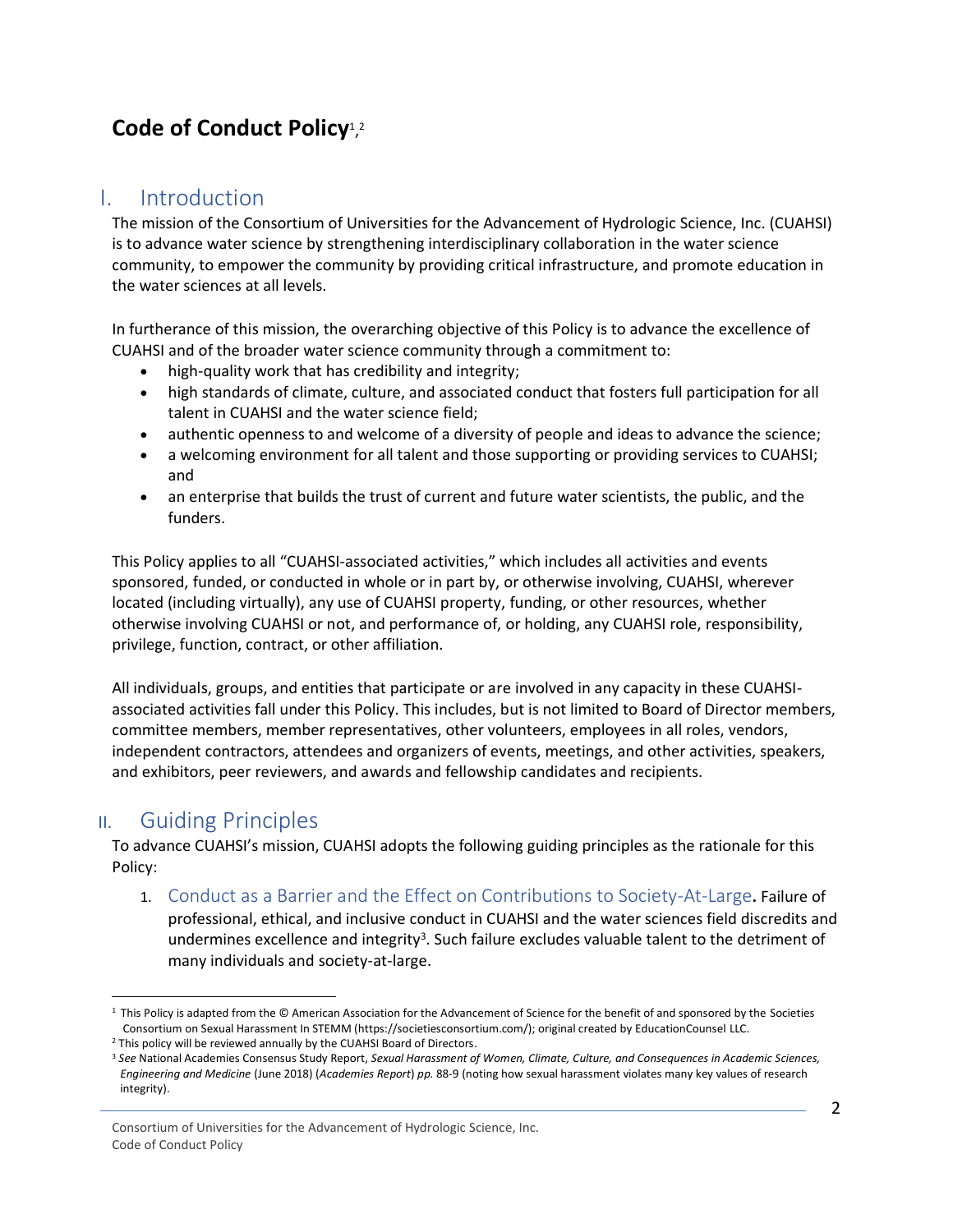- <span id="page-3-0"></span>2. Priority of Eliminating Barriers to Advance Contributions**.** CUAHSI does not tolerate unethical and unprofessional conduct, which are barriers to excellence and integrity. When CUAHSI addresses these barriers, the interest of many individuals and society-at-large takes precedence over any individual's interests if the two must be weighed.
- <span id="page-3-1"></span>3. Fairness**.** CUAHSI does not judge any individual's conduct as unprofessional, unethical, or exclusionary or take punitive action without a determination in a fair process. CUAHSI is clear about this point, even when taking precautions to protect its mission and the important interests of the many it seeks to advance.
- <span id="page-3-2"></span>4. Consequences and Community-Building**.** Community and individual impacts result when conduct lacks professionalism, ethics, and inclusivity. Thus, CUAHSI takes community-building action focused on advancing the Community Standards described below. CUAHSI seeks to promote positive community- and relationship-building when punitive action is warranted and when it is not.

## <span id="page-3-3"></span>III. Community Standards

CUAHSI values high-quality research, education, professional practice, and service combined with highly professional, ethical, and inclusive conduct as fundamental to excellence and integrity in CUAHSI, the water science field, and all those participating. This requires the following community standards of conduct ("Community Standards"), which CUAHSI adopts and requires all community members to:

- Be respectful, equitable, and inclusive in conduct and treatment of all those engaged or contemplating engagement in CUAHSI's community, including—actively rejecting (and not practicing) sexual, intersecting, and other bases of harassment and discrimination (i.e., based on gender, race, ethnicity, nationality, religion, sexual orientation, gender identity and expression, disability, and other identities, for example);
- Avoid retaliation against any person(s) who raise a conduct concern or who assist in any way to investigate or resolve it;
- Give attention to the safety of CUAHSI community members;
- Serve the needs of all members of a broadly diverse and global society;
- Seek to advance the ability of individuals, groups, and entities to pursue and share the full range of scientific ideas, bolster creativity and discovery via robust and open exchange of scientific ideas and encourage multiple perspectives to be voiced by a diversity of individuals;
- Be honest in the conduct and attribution of CUAHSI's work;
- Avoid conflicts of interest (COI) or the appearance of COI in CUAHSI's work.

## <span id="page-3-4"></span>Fulfilling Community Standards

The following "dos and don'ts" are requirements for all CUAHSI community members and can be seen as Community Standards. These dos and don'ts focus on respect, equity, and inclusion for all talent and the

value of a diversity of individual voices. However, their application to different activities and roles requires consideration of context.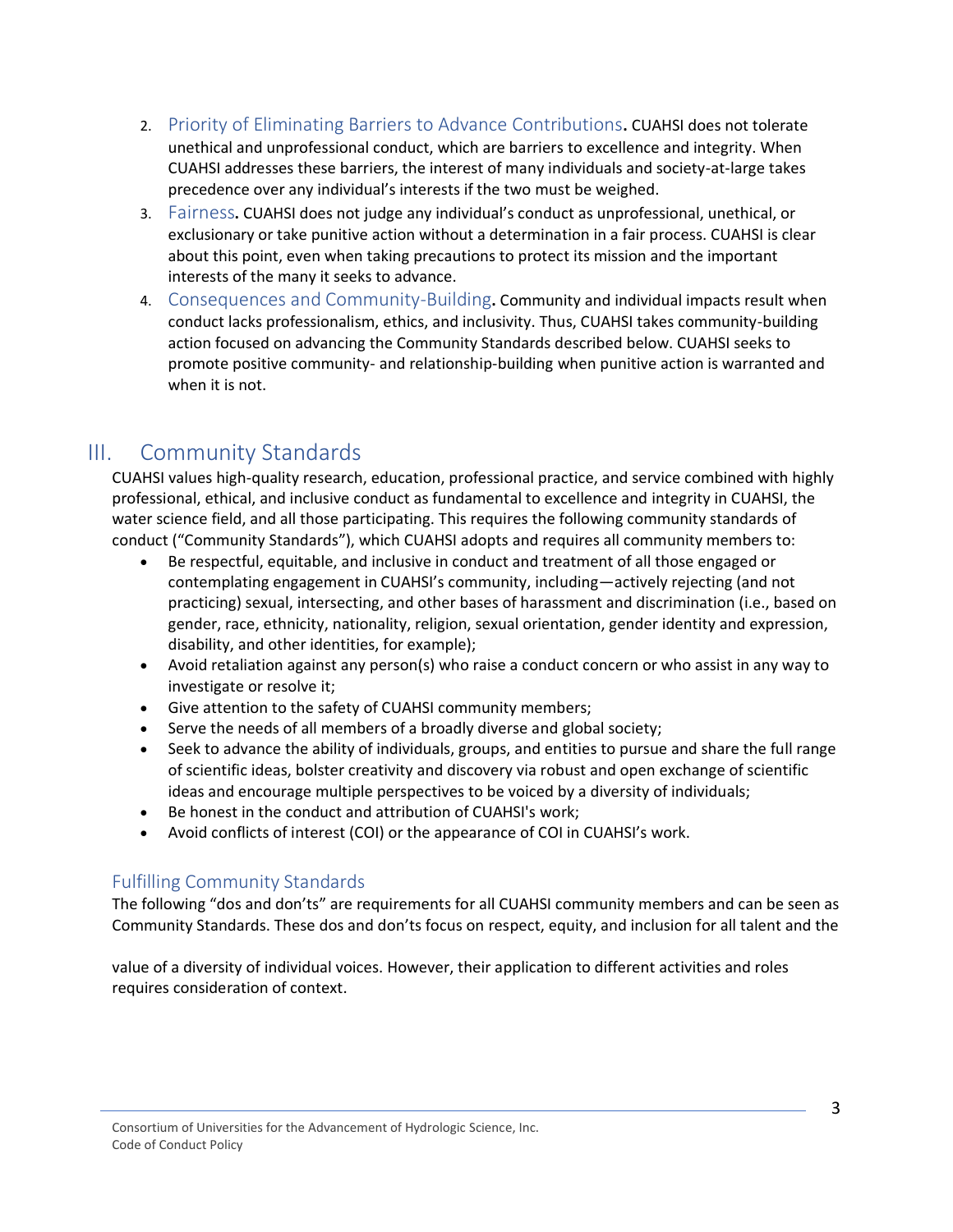

<span id="page-4-0"></span>Do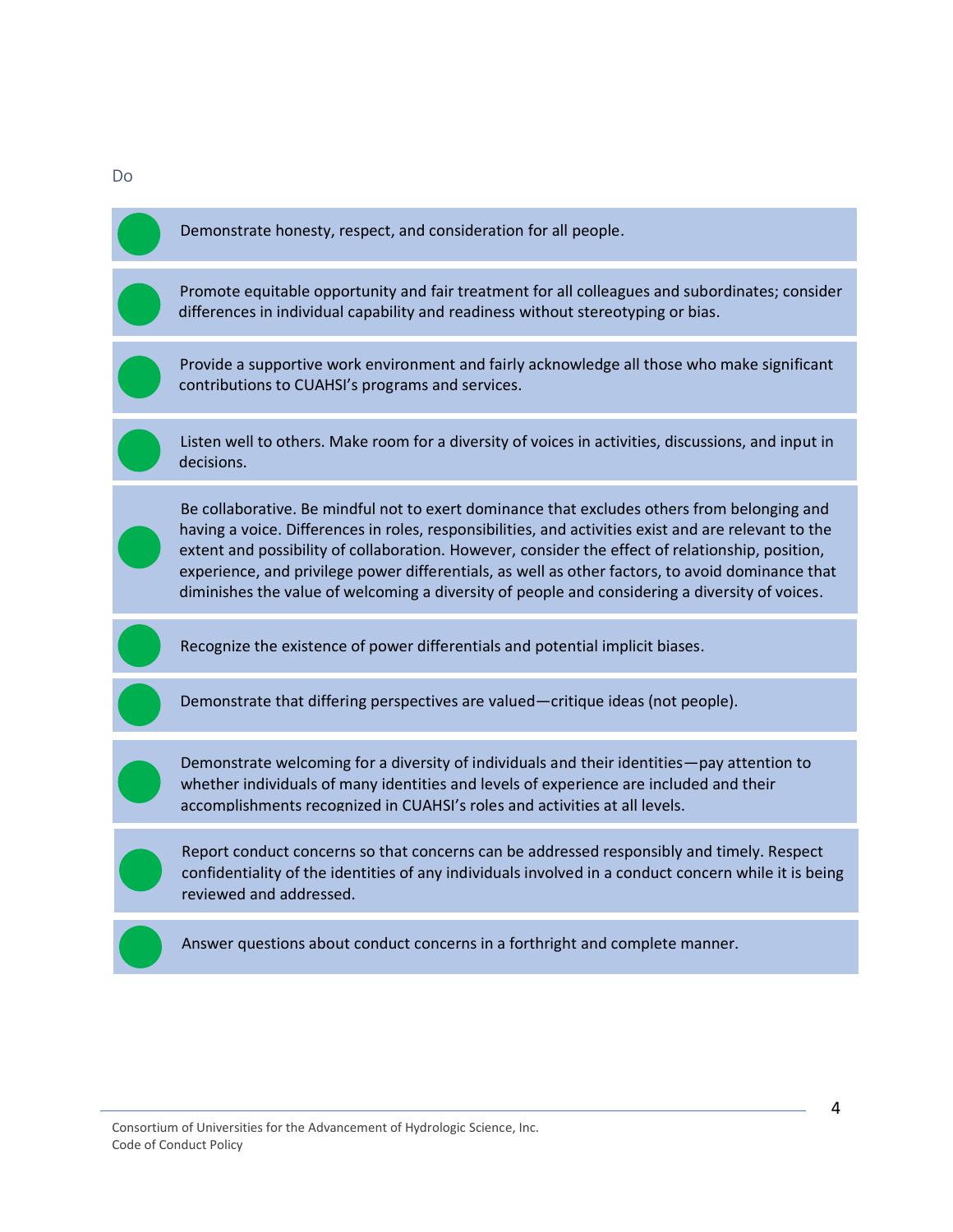#### <span id="page-5-0"></span>Do not

Engage in biased, stereotyping, demeaning, intimidating, coercive, or harassing/hostile conduct or commentary, whether seriously or in jest; this is the opposite of respectful and inclusive conduct.

Engage in personal attacks.

Retaliate against or disadvantage anyone for reporting a conduct concern or assisting in its resolution. Do not make bad faith accusations.

Engage in violence, threats of violence, harm, or threats of harm. Do not create/contribute to a safety threat or unsafe or exclusionary situation.

Invade the personal privacy of individuals. Do not view, photograph, audio- or visual- record, or distribute photographs or recordings of, individuals (in any medium), at times or in places where people can reasonably expect privacy (e.g., bathrooms, breastfeeding rooms, etc.).

Violate CUAHSI's Policies or applicable laws, regulations, other policies, or contracts (e.g., federal or other sponsors and authorities). When in doubt, contact CUAHSI's Director or Deputy Director or the CUAHSI Board of Director's chair (or any board member) for guidance or referral to others for assistance.

Engage in dishonesty—including, for example, infringing on intellectual property rights of others; acting with dishonesty in the conduct or attribution of research or other work; operating under the influence of a conflict of interest; appropriating work resources or information for personal use/gain.

<span id="page-5-1"></span>Note About Differences of Opinion**.** It is not a violation of CUAHSI's Policy to express an opinion, raise research or describe an experience that may be at odds with the views of others, provided that it is part of an on-point discussion of the work and is offered in a manner that does not interfere with others' reasonable ability to participate. Expressing differing positions with professionalism, respect, and consideration often prompts meaningful discussion. However, any differences of opinion are expected to be expressed respectfully, do not dominate the discussion, or be interpreted as offensive. Pursuing research or reaching conclusions that are counter to others is not a violation of this Policy, as long as it is not offensive and allows for pursuing counter-research and/or reaching counter-conclusions.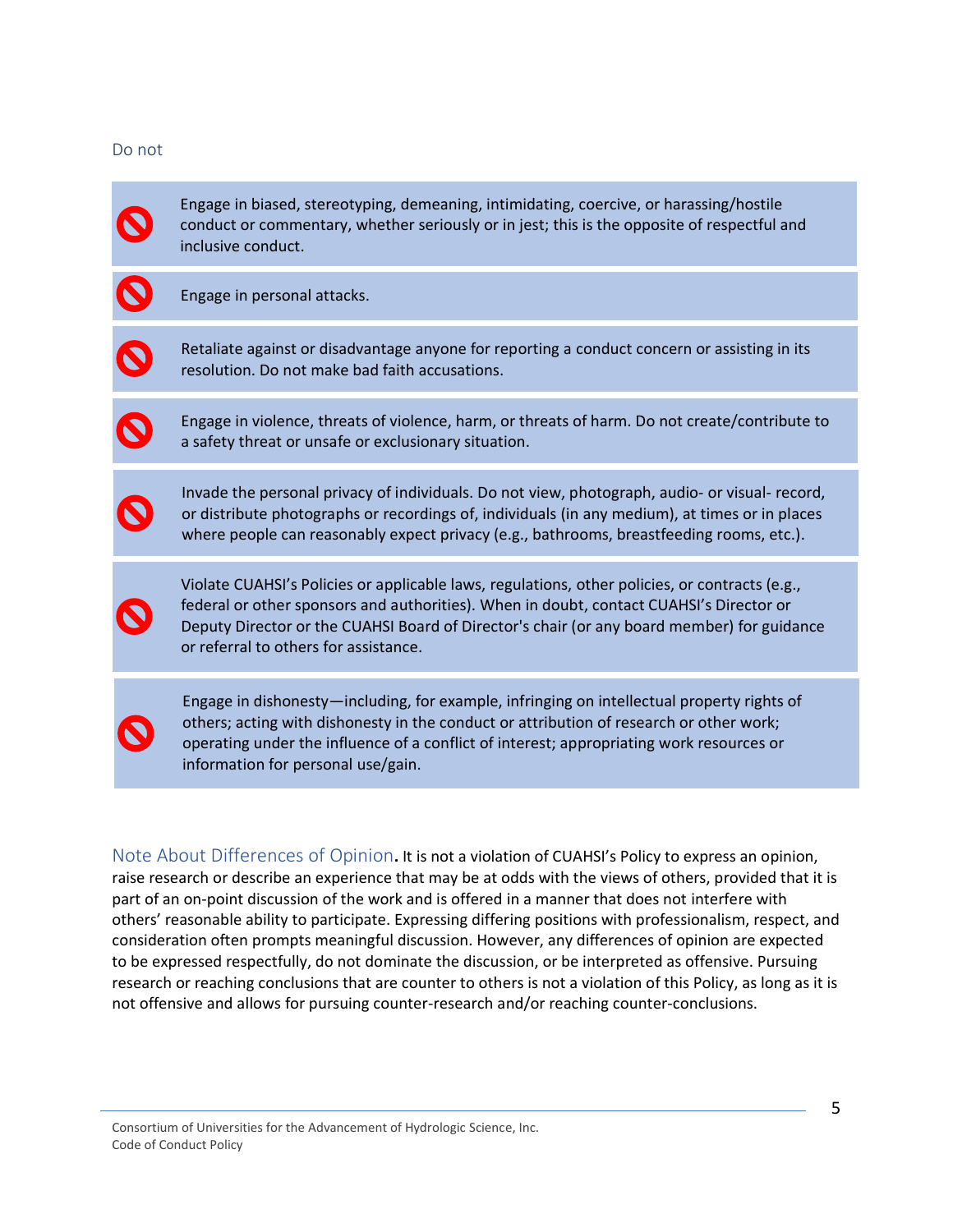## <span id="page-6-0"></span>IV. Also Covered by this Policy

This Policy also applies to certain professional activities and roles, and certain illegal acts of violence or dishonesty, of CUAHSI community members, including:

- Other Professional Activities and Roles: a finding by another entity or authority that a CUAHSI community member violated that other entity's or authority's policy addressing ethics, conduct, or harassment, may be treated by CUAHSI, in its discretion, as a violation of the CUAHSI's Policy;
- Illegal Acts: in CUAHSI's discretion, this Policy also applies if an individual commits, or is alleged to have committed, an illegal act of violence or dishonesty in any role that may adversely affect CUAHSI community members' ability to participate in CUAHSI-associated activities.

Applying this Policy to those who are not CUAHSI community members may often exceed CUAHSI's ability to enforce against or impose consequences for violations. However, the broad application of this Policy is intended to (a) encourage professional, ethical and inclusive conduct, (b) support a welcoming environment for CUAHSI community members, and (c) identify situations in which CUAHSI ultimately may share facts as appropriate so others may further investigate and make their own decisions regarding any necessary action.

## <span id="page-6-1"></span>V. Disclosures

Participants in CUAHSI events and services are required to acknowledge and affirm that they have read and will abide by the Policy. CUAHSI staff, Directors and officers, and others in leadership positions for CUAHSI programming must also complete a professional conduct disclosure form. CUAHSI may consider the content of these disclosures when conferring benefits, privileges, and opportunities. Failure to submit a required disclosure or failure to submit a complete and truthful disclosure is a violation of this Policy.

# <span id="page-6-2"></span>VI. To Report Code of Conduct Concerns

You may take one of the following steps to report a conduct concern that you have either experienced or witnessed:

- 1. Informally raise a conduct concern by contacting CUAHSI's Director or Deputy Director or the CUAHSI Board of Director's chair (or any board member). An informal approach may be appropriate when the person raising the concern is not seeking a formal resolution process. An informal approach may also be pursued when an individual seeks to explore resolution options before deciding to identify the accused or whether to file a formal complaint.
- 2. File a formal complaint by downloading and completing th[e Conduct Concern Report,](https://www.cuahsi.org/about/policies-and-conduct/conduct-concern-report) emailing [ethics@cuahsi.org](mailto:ethics@cuahsi.org), or contacting CUAHSI's Director, Deputy Director, or Board of Director's chair (or any board member). A formal complaint may be used for individuals seeking a formal resolution process or an informal resolution approach.
- 3. Concerns may be reported anonymously by completin[g this form;](https://form.jotform.com/commgr/coc-anonymous-form) however, anonymity may limit how CUAHSI can investigate and/or respond to the concern.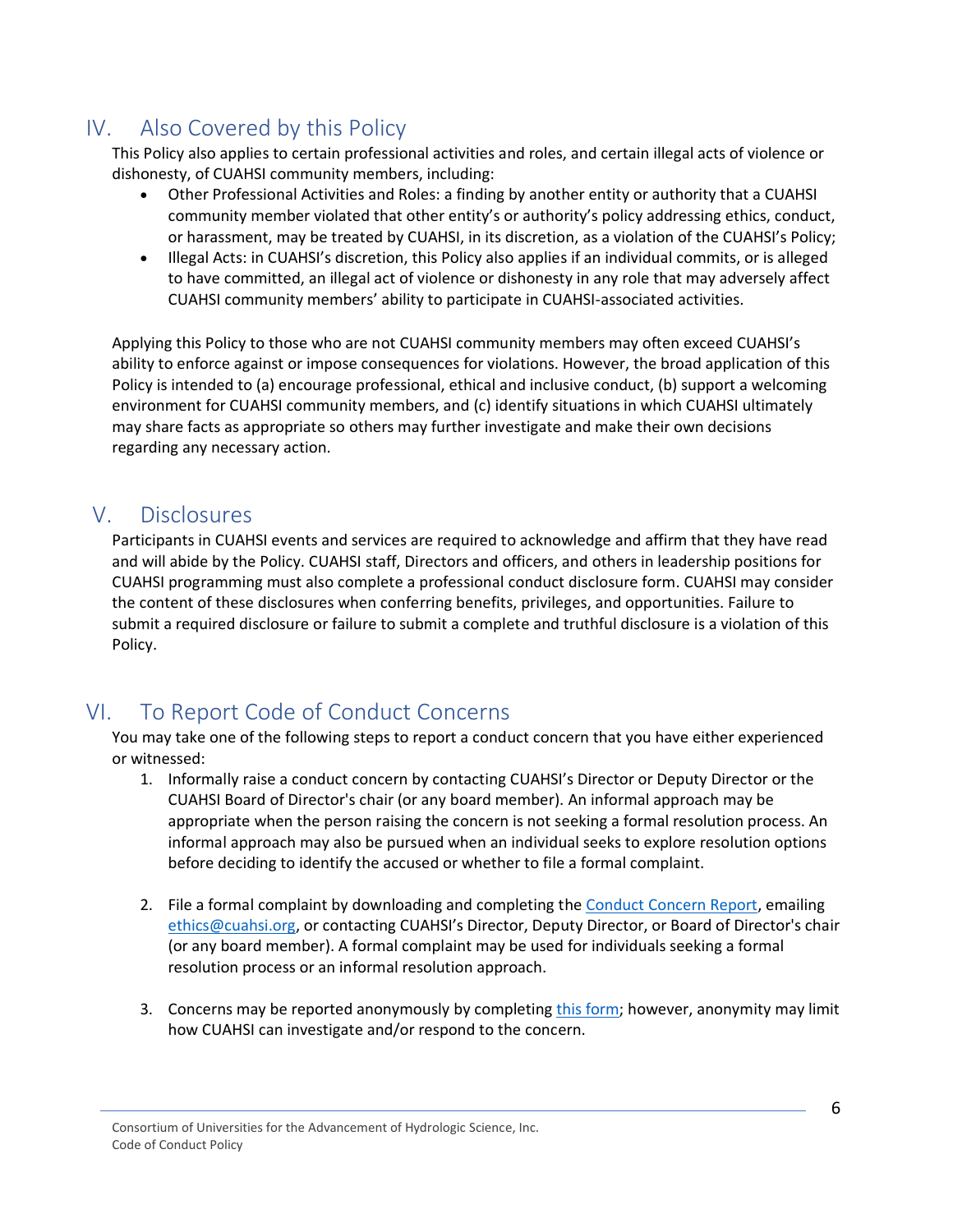# <span id="page-7-0"></span>VII. Confidential action

CUAHSI will take all reasonable steps to ensure confidentiality. CUAHSI may not maintain confidentiality if, in CUAHSI's judgment, safety or law requires otherwise. Limited disclosure of the identity of individuals most directly involved may also be needed to resolve a conduct concern**.** Retaliation will not be tolerated.

**All must respect the confidentiality and identity of individuals most directly involved in a conduct concern while it is being reviewed and resolved.** Failure to do so is a serious violation of this Policy. If an accused is determined to have violated this Policy, CUAHSI or its authorized designee may make that disclosure, exercising discretion.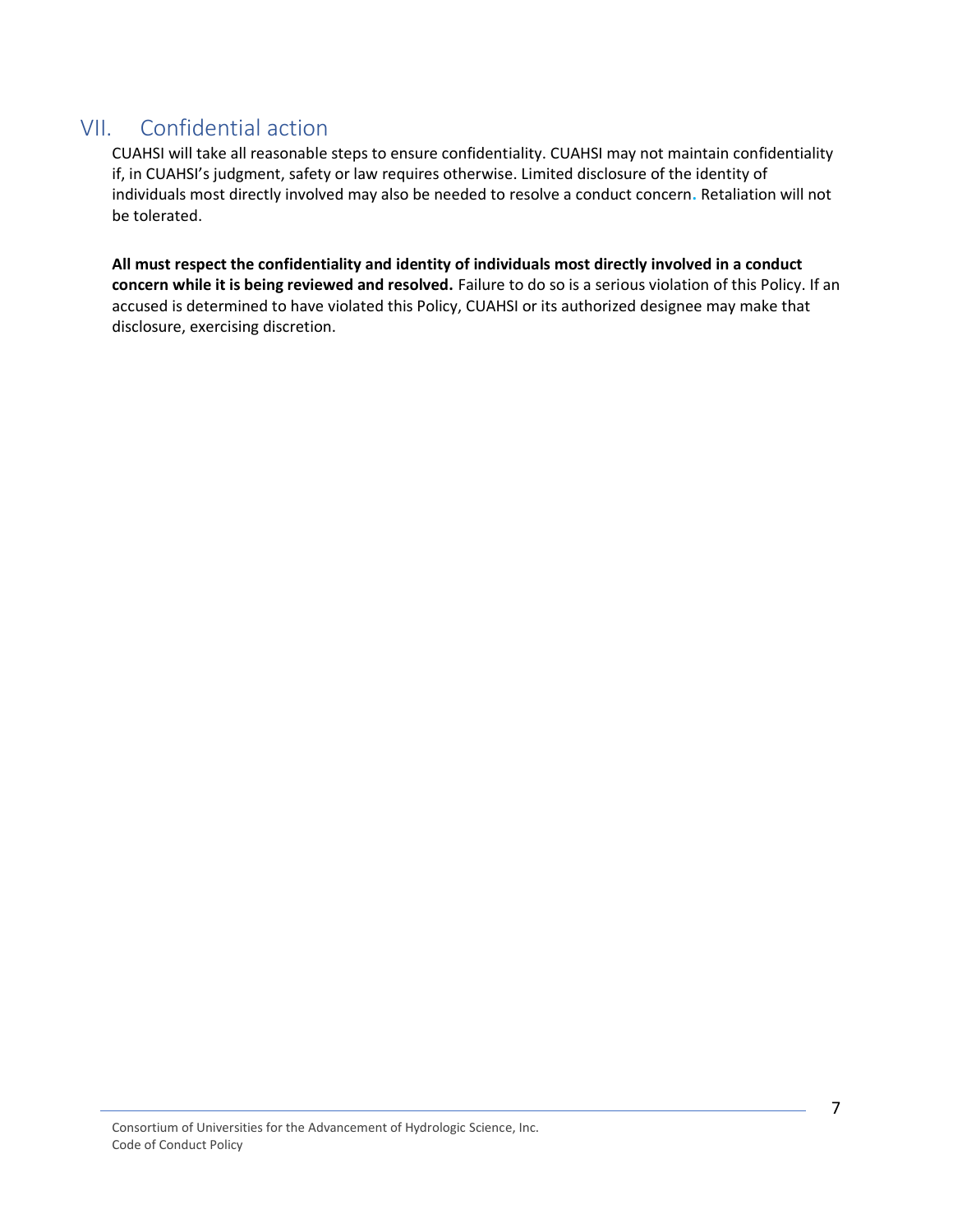# <span id="page-8-0"></span>Appendix

## <span id="page-8-1"></span>Investigation, Resolution, and Consequences Policy Guide

## <span id="page-8-2"></span>General process to address all conduct concerns

- 1. **Review all conduct concerns.** CUAHSI will review all conduct concerns within reach of its Code of Conduct Policy [hence: Policy], raised through any of the means provided in the Policy regardless of the relative power positions of the individuals involved. When CUAHSI acts under any provision of this Investigation Policy, it is exercising CUAHSI's "discretion."
- 2. **Respond when feasible**. CUAHSI will respond in some way when there is a conduct concern within the reach of the Code of Conduct Policy. However, the exception is when the initial review determines there is a lack of any credible question regarding conduct of concern, or available information is inadequate to make that assessment or to pursue a resolution.
- 3. **Non-coercion of targets.** Identified targets will not be required or coerced to participate in a formal or informal resolution process; and will be able to choose whether to participate.
- 4. **Unavoidable limitations of authority.** CUAHSI's authority or practical ability to address concerns may be limited to CUAHSI-associated activities and/or CUAHSI employees or individuals acting on behalf of CUAHSI, groups, and entities, as outlined in the Policy.
- 5. **Engage to address concerns when feasible**. Even where a credible question is lacking or can't be determined, or the available information is limited, CUAHSI may still engage in problem solving with those individuals most directly involved in problem-solving (whether all are willing or not).
- 6. **Regarding who investigates.** CUAHSI may, in its discretion exercised by CUAHSI Executive Director or CUAHSI Board of Directors chair:
	- conduct its own investigation of a conduct concern;
	- rely on facts determined in an investigation of the conduct concern by a third party (e.g., the home employing or educating institution of a CUAHSI community member), if a summary of facts found with supporting evidence is provided to CUAHSI, and CUAHSI determines in its discretion that the fact-finding is sufficient; or
	- rely on its own and a third party's investigations to determine the facts.

If CUAHSI relies in whole or in part on facts determined in a third party's investigation, CUAHSI nevertheless will reach its independent conclusion as to whether a violation of the Policy has occurred and whether/what consequences are warranted.

7. **Regarding Special Requirements:** CUAHSI's response may differ depending on whether only the provisions of its own policies apply to a conduct concern—or whether contractual or legal/regulatory requirements of a sponsor or a federal or other authority also apply and impose additional or different requirements ("Special Requirements").

## <span id="page-8-3"></span>How to initiate the resolution process

Submission of a conduct concern by formal or informal means as described in the Policy is generally required to initiate a resolution process. However, CUAHSI may initiate a review or investigation on its own initiative when it has reason to believe there is a conduct concern under that Policy. That may occur, for example, when an individual files a disclosure. It also may occur if sufficient factual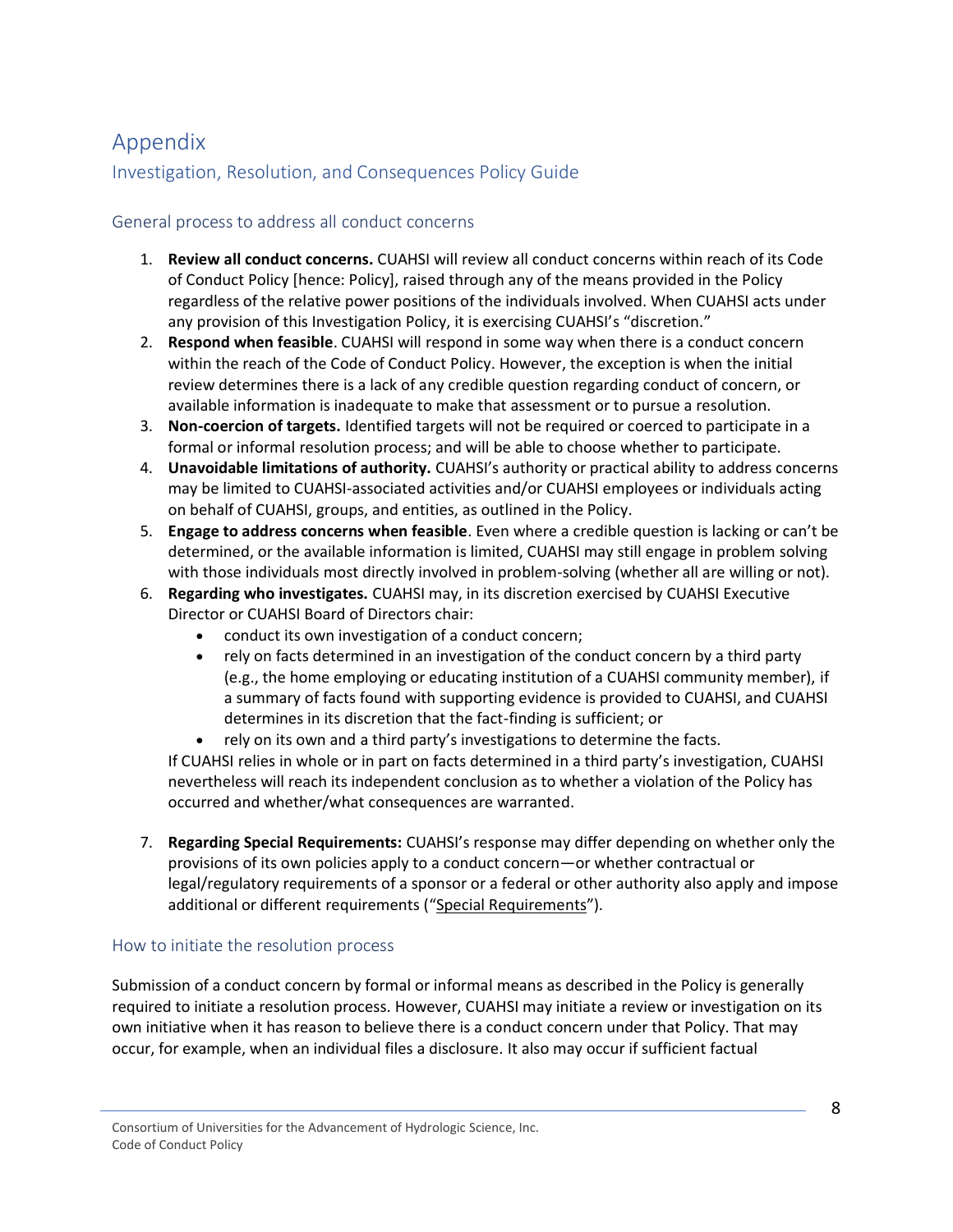information is available regarding a widely known or credibly rumored concern, but no one has come forward to raise the concern through channels provided by CUAHSI.

#### <span id="page-9-0"></span>Investigation and Resolution of Conduct Concerns

#### Roles and Responsibilities

**Ethics Committee Members** are assigned to address a particular conduct concern and are required to be free of conflicts that would interfere with their performance of their responsibilities. Ethics Committee Members may be CUAHSI senior staff, CUAHSI Board Members, or outside contractors retained by CUAHSI to perform this role.

Ethics Committee Members are authorized to receive, initially review, and take any other necessary short-term action to respond to, a report of a conduct concern made by formal or informal means, or as otherwise directed by either CUAHSI's Executive Director or Board of Director (BOD) Chair (hence: **CUAHSI Leadership**). The Ethics Committee is authorized to conduct a full investigation of facts relating to a reported conduct concern and provides findings and recommendations to **CUAHSI Leadership**

The **Ethics Committee Chair** coordinates investigations of conduct concerns. CUAHSI's Deputy Director serves as Committee Chair, unless another appointment is made by CUAHSI Leadership.

CUAHSI Leadership is authorized to:

- determine whether to rely on a third-party investigation for fact-finding;
- require additional fact-finding by the Ethics Committee to supplement the initial investigation;
- engage with any identified target and the accused (at least providing an opportunity for input) and possibly engage other individuals most directly involved, to determine a resolution;
- applying the criteria specified below, determine the sufficiency of an informal resolution; modify the terms of an informal resolution or decide that formal resolution is needed;
- make a determination in a formal resolution process of whether a violation of the Policy or any other policies has occurred;
- decide what consequences to impose in a formal resolution if a violation is determined;
- offer restorative or community-building practices, whether or not a formal complaint is filed, or a formal process and determination of a violation are made, and whether or not consequences are imposed; and
- request and accept, modify or reject recommendations from the Ethics Committee.

#### <span id="page-9-1"></span>Informal Resolution

An "informal resolution" focuses on community building, not punishment—elevating understanding of why a conduct concern arose, enhancing understanding of Community Standards established by the Policy, repairing relationships, and seeking to satisfy the individuals most directly involved that recurrence of the concern is unlikely.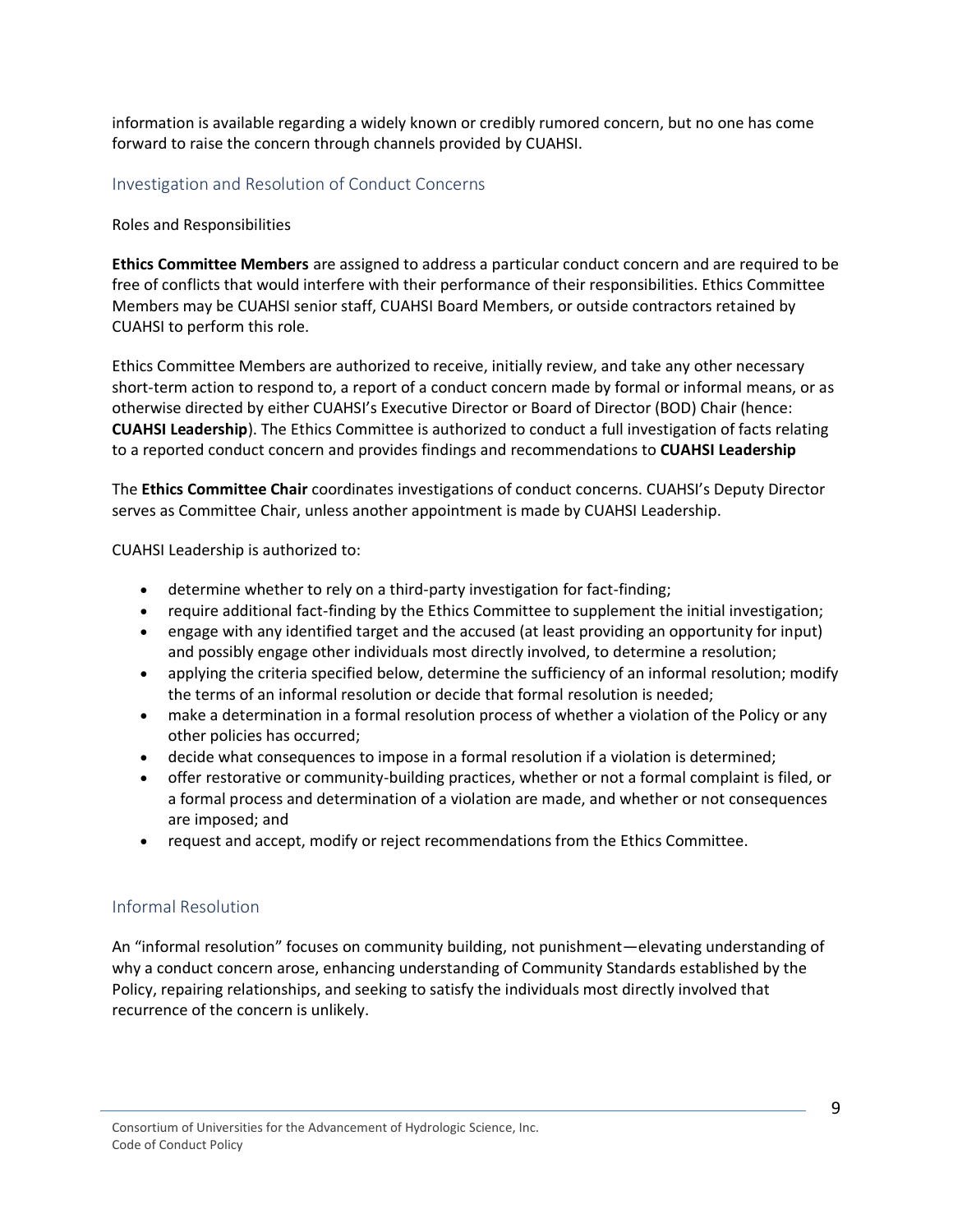*Criteria.* An informal resolution is sufficient to resolve conduct concerns when CUAHSI Leadership decides, and any identified target and the accused agree, that it is unnecessary to determine that the Policy has been violated (although there may be an indication of that likelihood). In addition,

- the dominant need is to elevate understanding that harm was experienced and what conduct caused it, and to avoid recurrence, build community and ownership of the Community Standards, repair relationships, and, where implicated, restore safety and inclusion;
- the concern arises primarily from misunderstandings that have been corrected, or lessons have been learned;
- there is not already a recurring issue;
- there is an authentic commitment to avoid a repetition of the cause of the concern, and there is no reason to believe recurrence is likely; and
- considering all of this and the nature/severity of the conduct concern, safety and inclusion can be restored without further action.

Alternatively, an informal resolution is sufficient when any identified target and the accused agree that a restorative or community-building practice is desirable as the sole means of resolution and CUAHSI Leadership determines that an informal resolution is likely to stem continuing harm to the individuals most directly involved and other CUAHSI Community Members and:

- there is an acknowledgment by the accused that harm that the Policy seeks to prevent was experienced;
- the informal resolution is likely to elevate understanding of why conduct caused harm and enhance ownership of Community Standards;
- there has been an authentic commitment to avoid a repetition of the cause of the concern—and based on specified facts, there is reason to believe that the informal resolution is most likely to prevent recurrence without increasing harm to any identified target (and others in a similar position)— whether or not the current conduct is a repetition of prior conduct; and
- considering all of this and the nature/severity of the conduct concern, safety and inclusion can be restored without further action.

*Process:* With flexibility in steps, the informal resolution process:

- 1. Typically involves the Ethics Committee conducting a review—i.e., limited fact-finding to understand the basics of the situation—and informally documenting the facts;
- 2. Requires the Ethics Committee to engage with any target and the accused informally in some manner to inform them of the nature of the conduct concern, gain their respective perspectives, and gather any relevant facts about the situation (with the flexibility of means and sensitivity to any desire of a target not to engage directly with the accused);
- 3. May involve the Ethics Committee engaging with other individuals most directly involved;
- 4. Typically involves the Ethics Committee recommending an informal resolution to CUAHSI Leadership, applying the criteria above;
- 5. Requires CUAHSI Leadership to—
	- determine whether the fact-finding and its informal documentation are adequate;
	- determine whether an informal resolution will suffice under the criteria specified above; and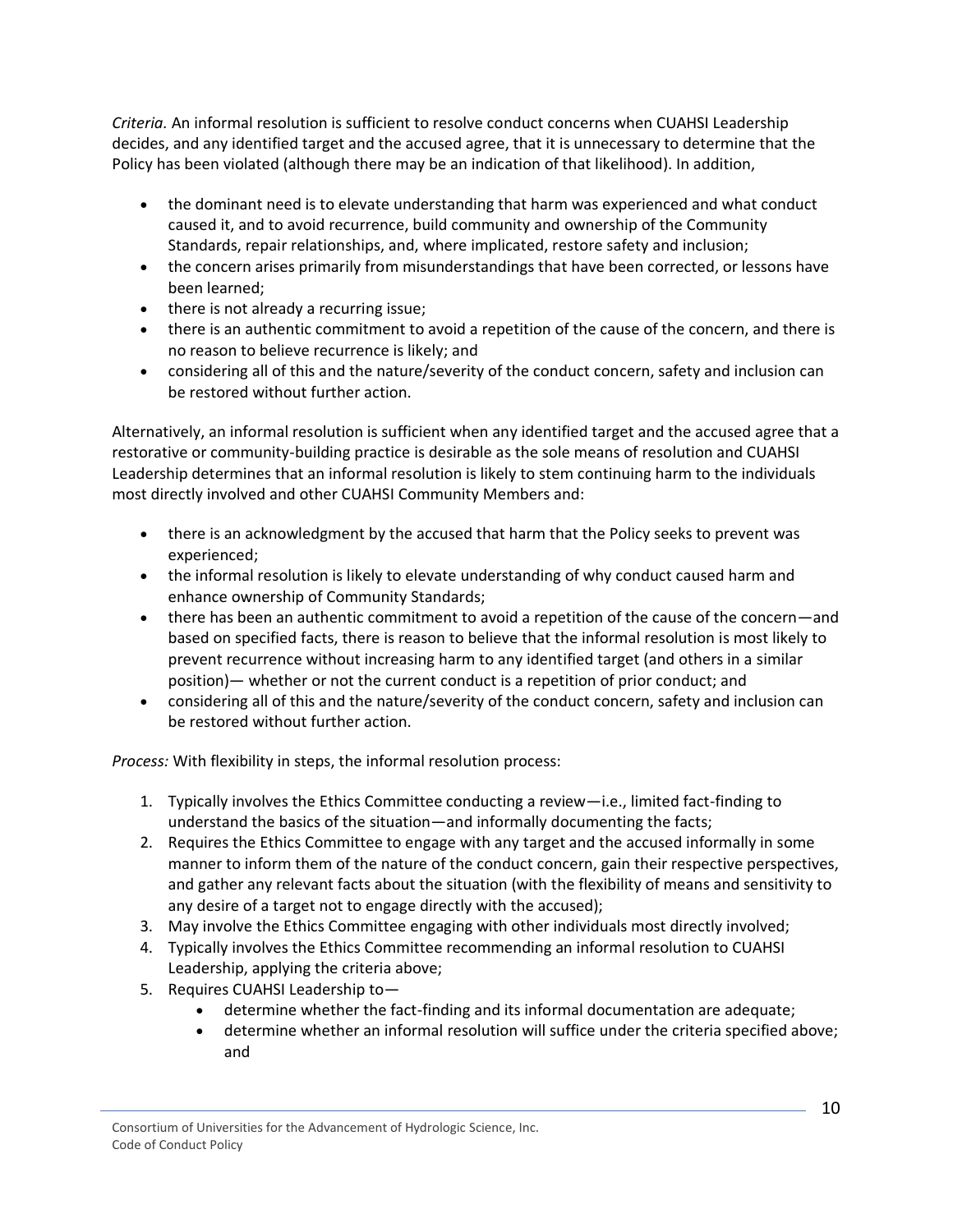- notify the accused, any identified target, and any other individual who reported the concern of the decision;
- 6. May involve the Ethics Committee also notifying other individuals most directly involved; and
- 7. Requires agreement (without coercion) among CUAHSI Leadership, any identified target, the accused, and any other individual most directly involved to participate in a restorative or community-building practice and that an informal resolution is preferred.

*Timing.* Informal resolutions should be pursued diligently to complete the process in 90 days from the date of submission of a concern. However, the timing for an informal resolution must be flexible to provide an opportunity for any identified target or the accused to decide whether they want an informal resolution without being pressured.

## <span id="page-11-0"></span>Formal Resolution

If CUAHSI Leadership determines, at any point, that an informal resolution is not sufficient to resolve the conduct concern, a "formal resolution" process is pursued. However, a formal resolution is not initiated or continued if CUAHSI Leadership determines there is an inadequate basis to seek any resolution.

*Process*: Formal resolution involves ten required stages:

- 1. The Ethics Committee gathers the relevant facts and documents, including communications.
- 2. Before finalizing documentation, the Ethics Committee engages with any target and the accused to inform them of the nature of the concern, confirm that it is within the Policy's reach, and understand the facts from their perspectives.
	- The Ethics Committee may confer separately with any target and the accused or together, depending on the nature of the concern and taking steps to avoid the risk of retraumatizing a target.
	- The Committee will allow each party to access the factual record separately and raise questions for the Committee to ask the other party. The Committee will ask those requested questions that they determine are likely to elicit relevant facts or surface credibility issues.
- 3. The Ethics Committee provides the documented facts and any supporting documents and notes to CUAHSI Leadership.
- 4. CUAHSI Leadership reviews the materials and requests any additional fact-finding to be undertaken by the Committee. The Committee follows through and submits any supplementary information.
- 5. CUAHSI Leadership preliminarily determines whether a violation of the Policy has occurred and identifies the facts found by the Ethics Committee on which that determination is made.
- 6. CUAHSI Leadership provides a copy of the preliminary determination and supporting facts to the accused and any identified target ("preliminary determination notice").
- 7. Any identified target and the accused have 14 days to access the factual record again and respond in writing, providing CUAHSI Leadership with facts or circumstances that the responder believes should inform the final determination and consequences.
- 8. CUAHSI Leadership reviews any submission received.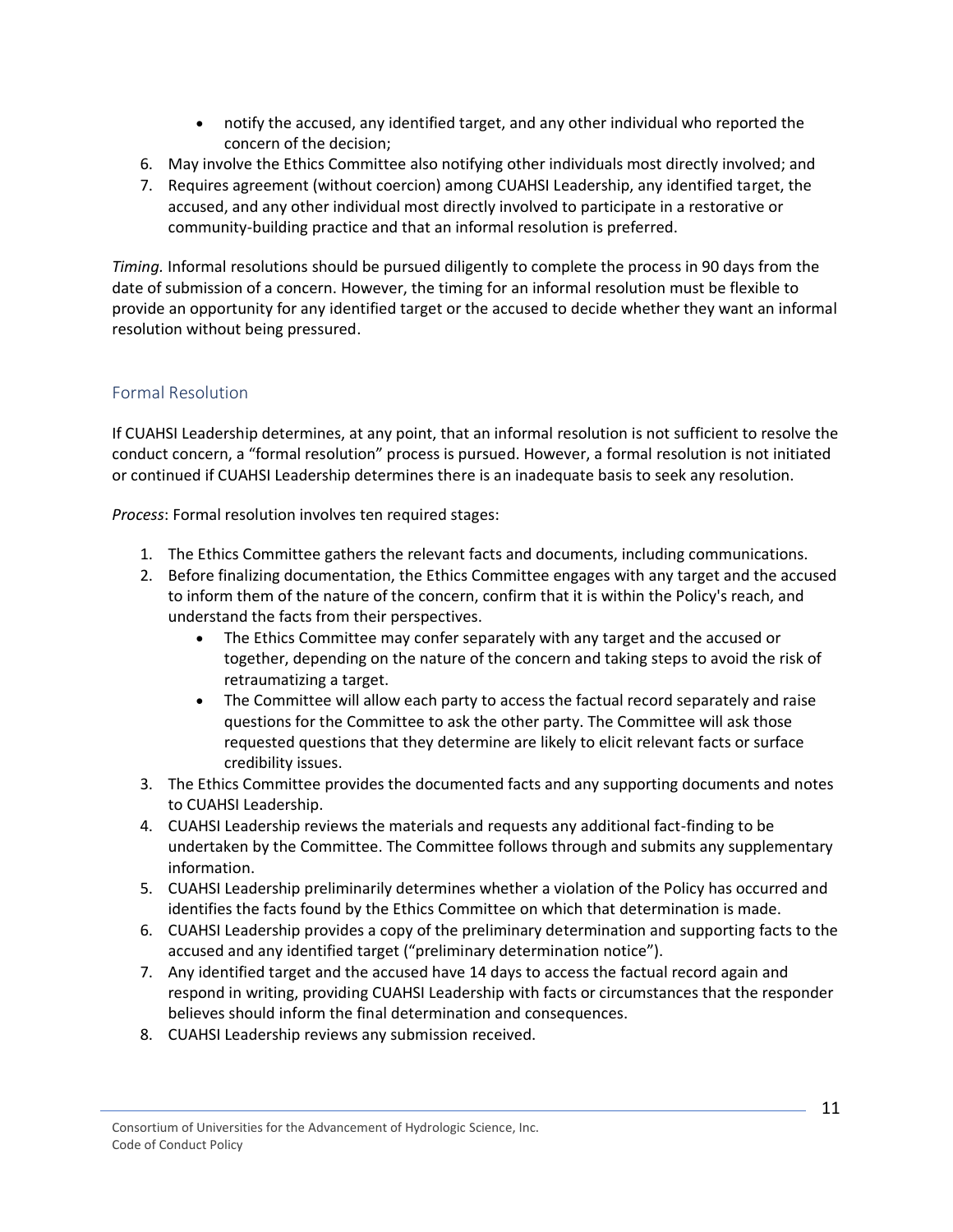- 9. Upon expiration of that 14-day period, CUAHSI Leadership makes a final determination and imposes consequences if a violation is found.
- 10. CUAHSI Leadership notifies the accused, any identified target, and any other individual who reported the concern of the final determination and any consequences. The notice of a final determination to the accused and any identified target will include notice of appeal rights and the conditions required to pursue an appeal. Any such notification will include a reminder of the obligation to maintain confidentiality until an appeal is decided or the appeal period expires without an appeal being filed.

*Timing.* The goal for completion of the process is 120 days from submission of the concern to the final determination. This may be extended for good cause, such as limited availability of individuals involved, difficulty in obtaining information, the complexity of issues and information, or resource capacity. CUAHSI Leadership will inform the accused and any identified target of any extension.

*Standard of Proof.* CUAHSI Leadership will determine whether there is a policy violation using a preponderance of the evidence standard (i.e., more likely than not) or a clear and convincing evidence standard unless otherwise required by applicable legal requirements.

#### <span id="page-12-0"></span>Additional Responsibilities

The Ethics Committee and CUAHSI Leadership are responsible for the following:

- Sensitivity to the human aspects of conduct concerns: lend an empathetic ear to anyone in distress and refer them to resources for assistance. Respect choices made by any identified target regarding the target's participation without violating applicable legal requirements. Avoid pressuring targets and those accused about options. Prioritize safety, as well as inclusion, while also satisfying legal requirements.
- Confidentiality obligations of CUAHSI. To the extent feasible and not at odds with Baseline Requirements, maintain confidentiality about any conduct concern raised and the individuals most directly involved while carrying out the resolution process, to enable a fair review and meaningful resolution.
- Confidentiality instructions to CUAHSI Community Members. To the extent not at odds with legal requirements, instruct those they need to communicate with in reviewing, investigating, and resolving a conduct concern to maintain confidentiality.
- Record of review/investigations. Document steps taken, sources and substance of information and documents obtained, and communications with individuals as part of review, investigation, and resolution of a conduct concern. Include names, relevant affiliations and titles, dates, and times in the records in the record.
- Internal Reporting. Report to the CUAHSI Executive Committee on conduct concerns and resolutions biannually.
- Reporting-out. Report-out to the CUAHSI Members and the CUAHSI Community at least annually about the options for raising and resolving conduct concerns; the types and frequency of conduct concerns raised; and the status and manner of resolution, without revealing the identities of individuals most directly involved.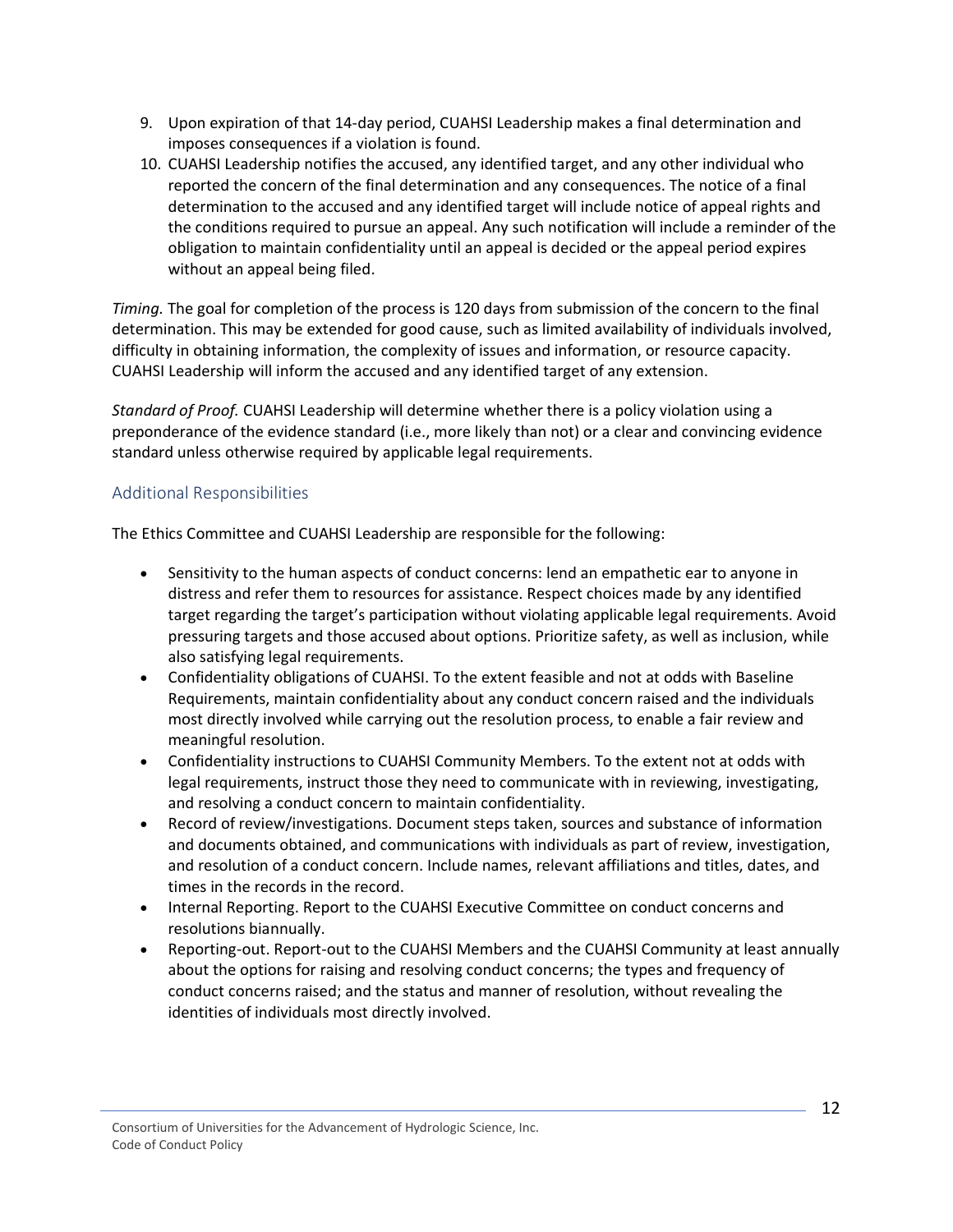Short-term Actions. Short-term actions that an Ethics Committee Member and CUAHSI Leadership may take when receiving a conduct concern include the following:

- **Safety.** Ethics Committee Members must, if the facts warrant, ask individuals most directly involved if they need help to feel safe or have reason to believe that any individual needs to be temporarily made safe.
	- $\circ$  Initial temporary safety measures: After engaging with the individuals most directly involved or known to be affected, the Committee Member may require temporary separation of any individuals, require an accused or others to temporarily not participate in some or all CUAHSI-associated activities, or take other temporary action to address safety concerns.
	- o Oversight: The Ethics Committee Member must follow up with CUAHSI Leadership promptly. They will determine the ultimate temporary safety measure—confirming or "adjusting" the Committee Member's initial measure—and will do so in writing.
- **Notice to home institution:** CUAHSI Leadership also may notify an accused's home employing or educating institution of the alleged conduct concern that has been raised and the temporary safety measure(s) taken until CUAHSI makes a determination (may also notify any other institutions where the accused has an affiliation), if these criteria are satisfied:
	- $\circ$  CUAHSI Leadership has determined there is a credible concern that would be a serious violation of the CUAHSI's Code of Conduct Policy and constitutes a substantial threat to the safety of people, not only in CUAHSI-associated activities but also in other roles and activities if the violation ultimately were determined to have occurred.
	- o The notice will state: "*CUAHSI received an allegation that [name] violated the CUAHSI's Code of Conduct Policy by [Insert a brief, purely factual summary of the allegation]. CUAHSI has implemented temporary safety measure(s) [specify]. No determination (one way or the other) has been made about the allegation. In taking that action and giving this notice, CUAHSI is not making a judgment that the accused violated the Policy. CUAHSI does not authorize any statement or action to the contrary. In these circumstances, before a determination is made, CUAHSI prioritizes preventative safety measures based on the nature of an allegation in the interest of the CUAHSI's mission and the many it serves, over the interests of one or a few, if the two must be weighed*."
	- $\circ$  The names of the other individuals most directly involved will not be disclosed to the accused's home or other institutions.
- **Confidentiality**
	- $\circ$  Confidentiality of the identified target. CUAHSI will not name identified targets in communications about concerns raised, reviews or investigations conducted, or violations determined unless the target consents or CUAHSI Leadership determines a legal, regulatory, safety, insurance coverage, or other contractual requirements to do so.
	- $\circ$  Confidentiality of the name of the accused. Until a final determination is made, CUAHSI will not name the accused in any communication that may become necessary about the matter to the public or particular individuals unless CUAHSI Leadership determines there is a legal, regulatory, safety, or insurance coverage requirement to do so or it is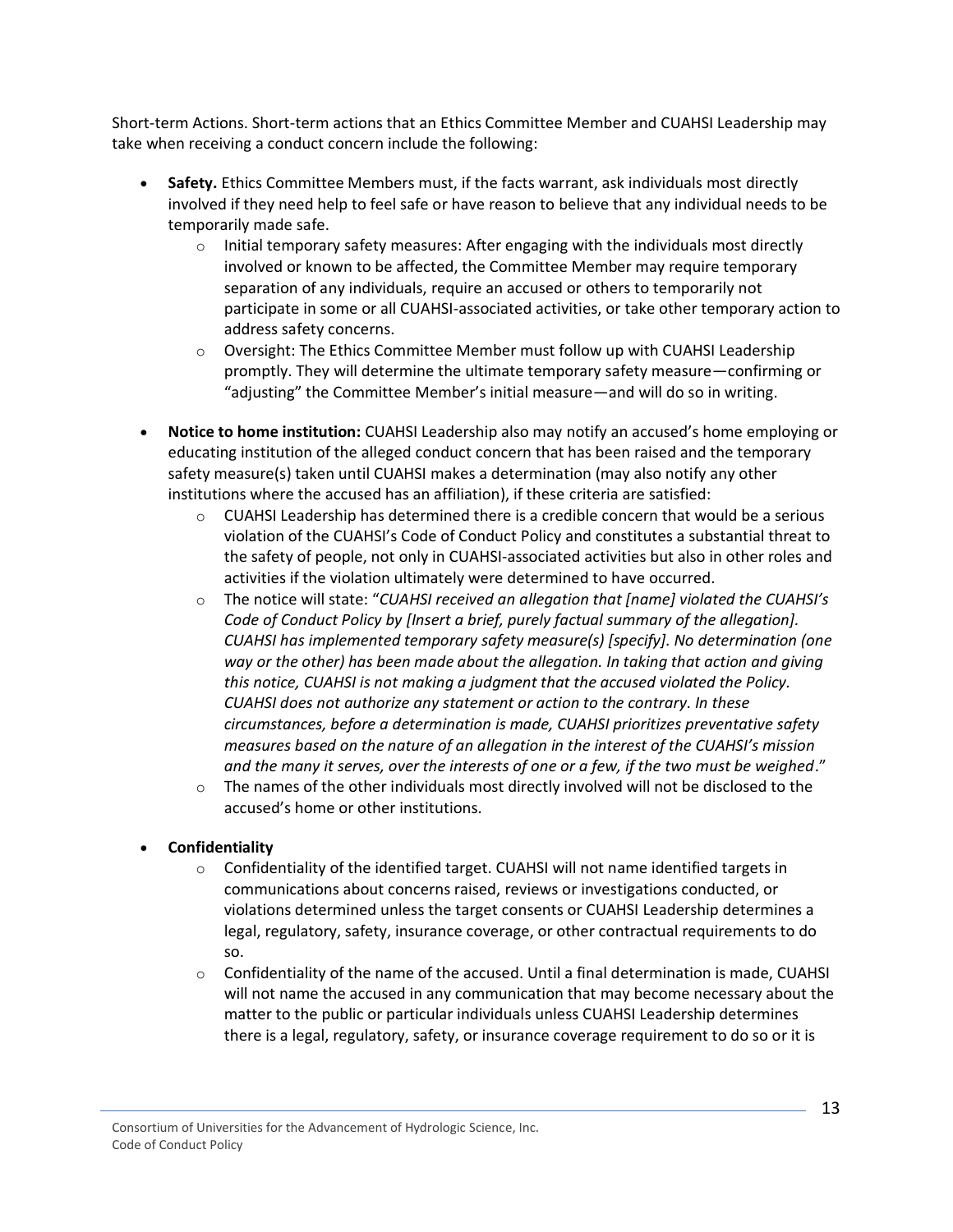part of a notice to the accused home and certain other institutions where the accused has an affiliation, as provided above.

- $\circ$  Other exceptions. The other exceptions that permit naming any identified target or the accused are when CUAHSI Leadership, senior designee, or Ethics Committee Members determines there is a need to do so:
	- in confidential communications with those who are involved in or advising (a) the investigation or (b) determination of needed action or consequences or (c) implementation of temporary safety measures and (d) who are reminded of their confidentiality obligation or bound by a professional, ethical standard to maintain confidentiality;
	- to those who have a fiduciary or oversight function for CUAHSI, including a fiduciary duty to maintain confidentiality; or
	- in a notice to the target and accused of CUAHSI Leadership's final determination of a violation of the Policy and right to appeal.

Other Short-term actions. CUAHSI Leadership may take any other short-term actions, and may periodically adjust or end any actions, when they determine such action(s) are in the best interests of CUAHSI and its mission, pending a final decision resolving the conduct concern.

- The engagement and oversight processes relating to oversight for temporary safety measures addressed above will apply.
- However, in the case of an emergency imminently threatening harm to people or Property, those engagement and oversight processes may occur in lieu of, or promptly after, the Ethics Committee implements a temporary safety measure. Any needed adjustment will then be made as soon as reasonably feasible under the circumstances.

Police Involvement. The Ethics Committee will ensure that any identified target of sexual harassment that may be a criminal act is aware of how to pursue police involvement (apart from any action by CUAHSI) and will not discourage the identified target from pursuing it.

#### <span id="page-14-0"></span>Consequences

A violation of the Code of Conduct Policy may result in the following consequences (including combinations):

- Private reprimand;
- Public reprimand or statement;
- Removal or suspension from a volunteer position;
- Removal or suspension from a leadership position;
- Administrative leave from any role for CUAHSI;
- Denial or revocation of honors or awards;
- Suspension or permanent prohibition from attending, making presentations, or otherwise participating in CUAHSI meetings, events and services;
- Temporary or fixed-term no-contact requirements for the accused and identified target;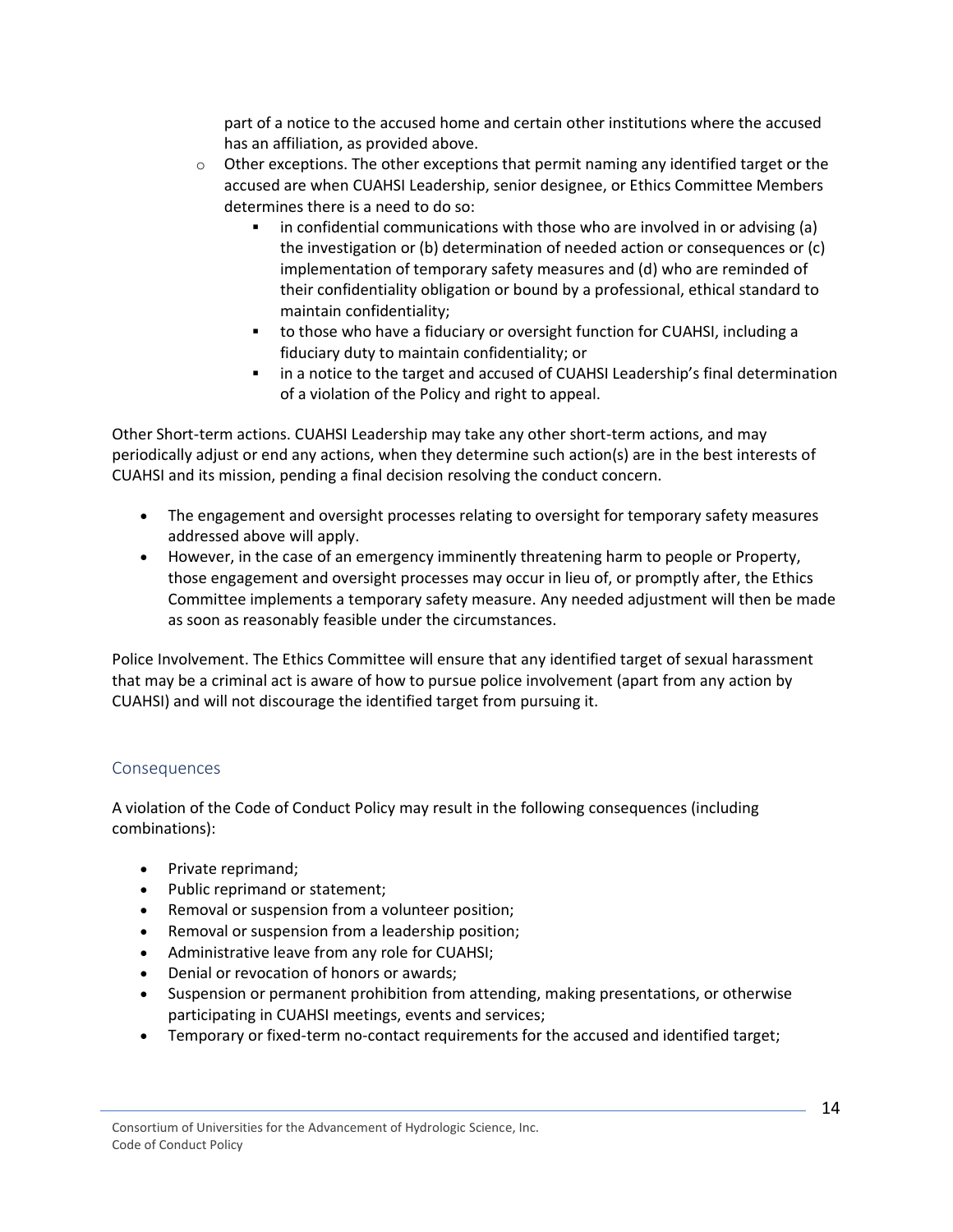- Notification of CUAHSI's determination of a violation to the violator's home institution (employing) and other institutions where the violator has an affiliation;
- Disciplinary action, up to and including suspension or termination of employment for CUAHSI employees;
- Restorative or community-building practice.

*Considerations and Proportionality.* Consequences imposed will be proportional to the severity of the violation and the corresponding harm caused or threatened to individuals, CUAHSI, the Water Science Field, or society-at-large.

*When Effective.* Consequences imposed by CUAHSI Leadership as its final decision becomes effective upon the expiration of the appeal period if an appeal was not filed. If an appeal is filed, the Appeal Authority will decide the final consequences, which will become effective immediately upon notice to the authorized appeal parties of the final determination.

*Notice to Home Institution/Other Institutions.* Upon the final decision becoming effective, CUAHSI Leadership will notify the accused's home institution and any other institutions with which the accused has an affiliation of a determination that no violation of the Policy was found. However, such notice of the final decision will only be given if these institutions were notified of the allegation or if the accused requests that the notice is made.

## <span id="page-15-0"></span>Appeal

An appeal of a final determination in a formal resolution process may be available to the accused and any identified target. An appeal of a final determination or consequences imposed is available only due to the existence of one or more of the following "appeal bases:" newly surfaced facts that were not previously available; consequences grossly disproportionate to the violation found; lack of facts to support the determination; a consequential conflict of interest by CUAHSI Leadership; a failure to fulfill process requirements with significant effects on the appealing person's ability to address important considerations.

Conditions for the right to file. The appeal conditions are:

- 1. An appeal may be filed only within 14 days after the party receives notice of the final determination and any consequences imposed.
- 2. The party must submit a statement of appeal, explaining the appeal basis and providing supporting materials.
- 3. If the only applicable appeal basis is newly surfaced information, only documents reflecting the new information will be considered and should be submitted. Supporting information available when the final determination was made will not be considered. However, previously submitted information may be referenced if the new information alters the meaning or import of the previously submitted information.

The **"Appeal Authority,**" who are individual(s) appointed by the CUAHSI Leadership, will decide an appeal. The Appeal Authority assigned to address a particular conduct concern must be free of conflicts that would interfere with their performance of their responsibilities.